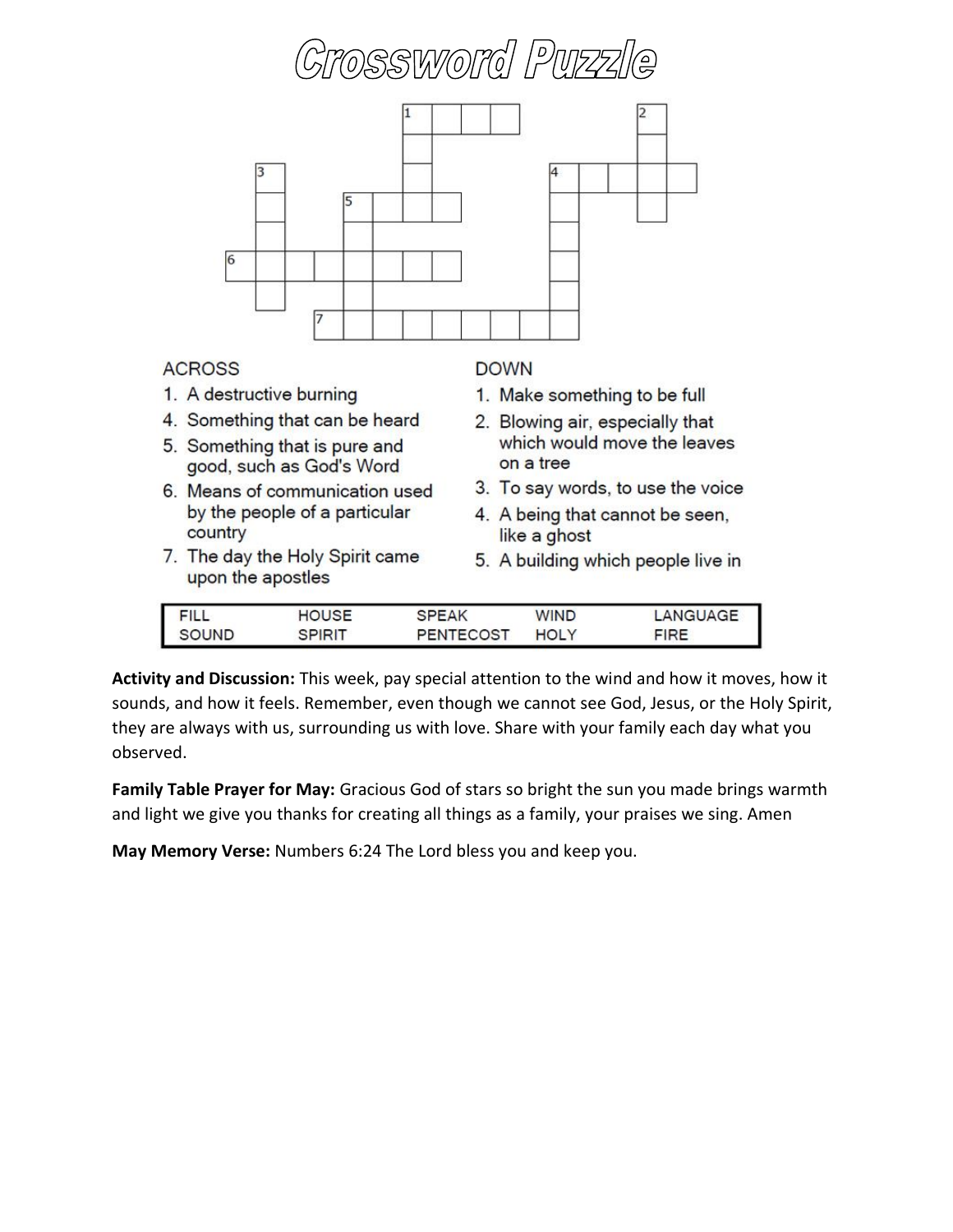



@ 2020 Illustrated Ministry, LLC. All rights reserved. illustratedministry.com